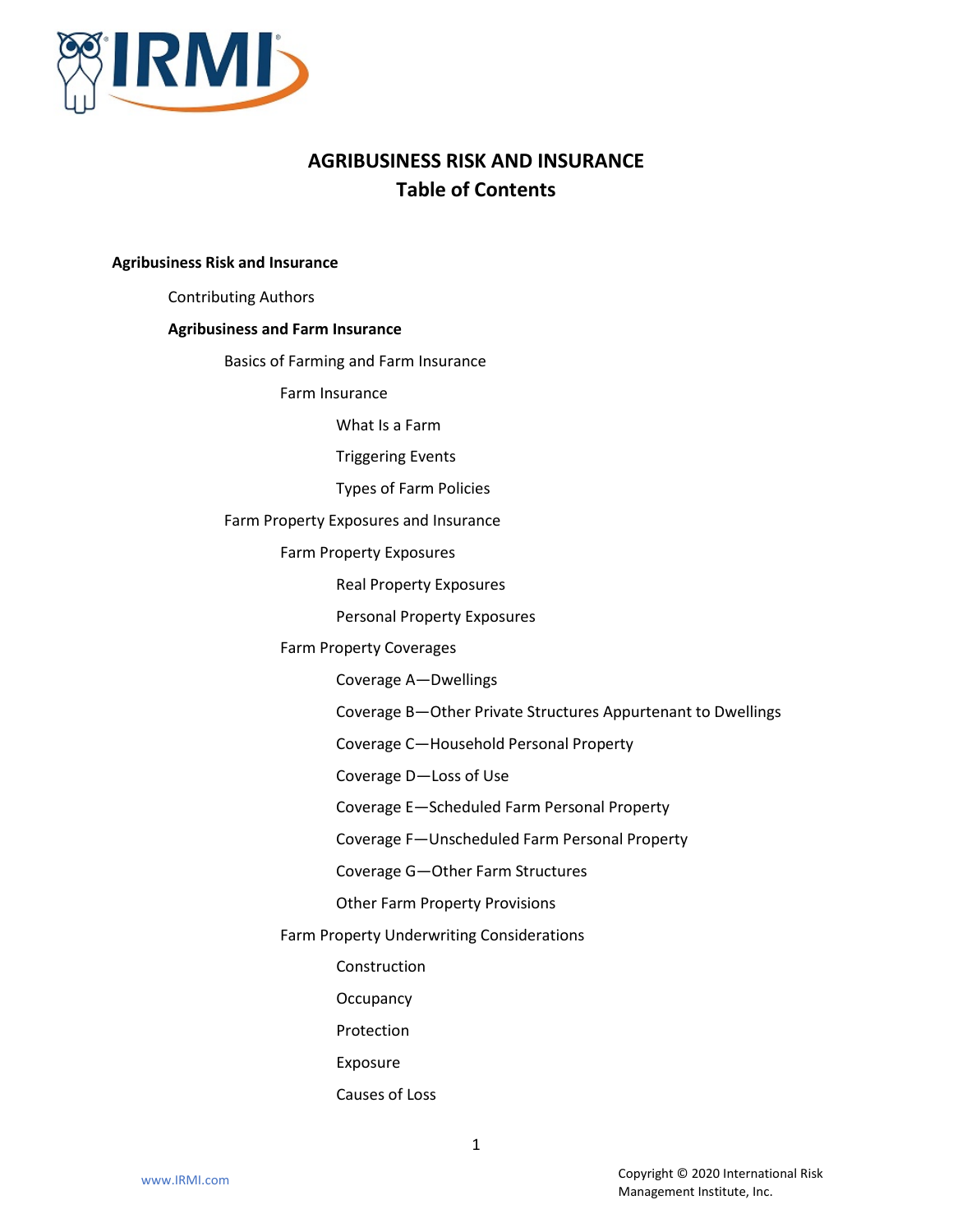Valuation

Coinsurance

Farm Liability Exposures and Insurance

Farming Defined

Who Is Insured?

Farm Liability Coverages

Coverage H—Bodily Injury (BI) and Property Damage (PD) Liability

Coverage I—Personal and Advertising Injury Liability

Coverage J—Medical Payments

Farm Liability Underwriting Considerations

Named Insured

Insured Locations

Insured Vehicles

Farm Operations

Farm Vehicle Exposures and Insurance

Farm Vehicle Exposures

Mobile Equipment Defined

Farm Auto Exposures

Farm Auto Underwriting Considerations

Drivers and Driving Records

Vehicle Classifications

Farm Auto Insurance

Covered Auto Symbols

Business Auto Coverage

Physical Damage Coverage

Farm Umbrella Liability

# **Agribusiness and Farm Property Risks and Insurance**

Farming Operations

Policy Forms Used

Declarations-Driven Coverage

Policy Structure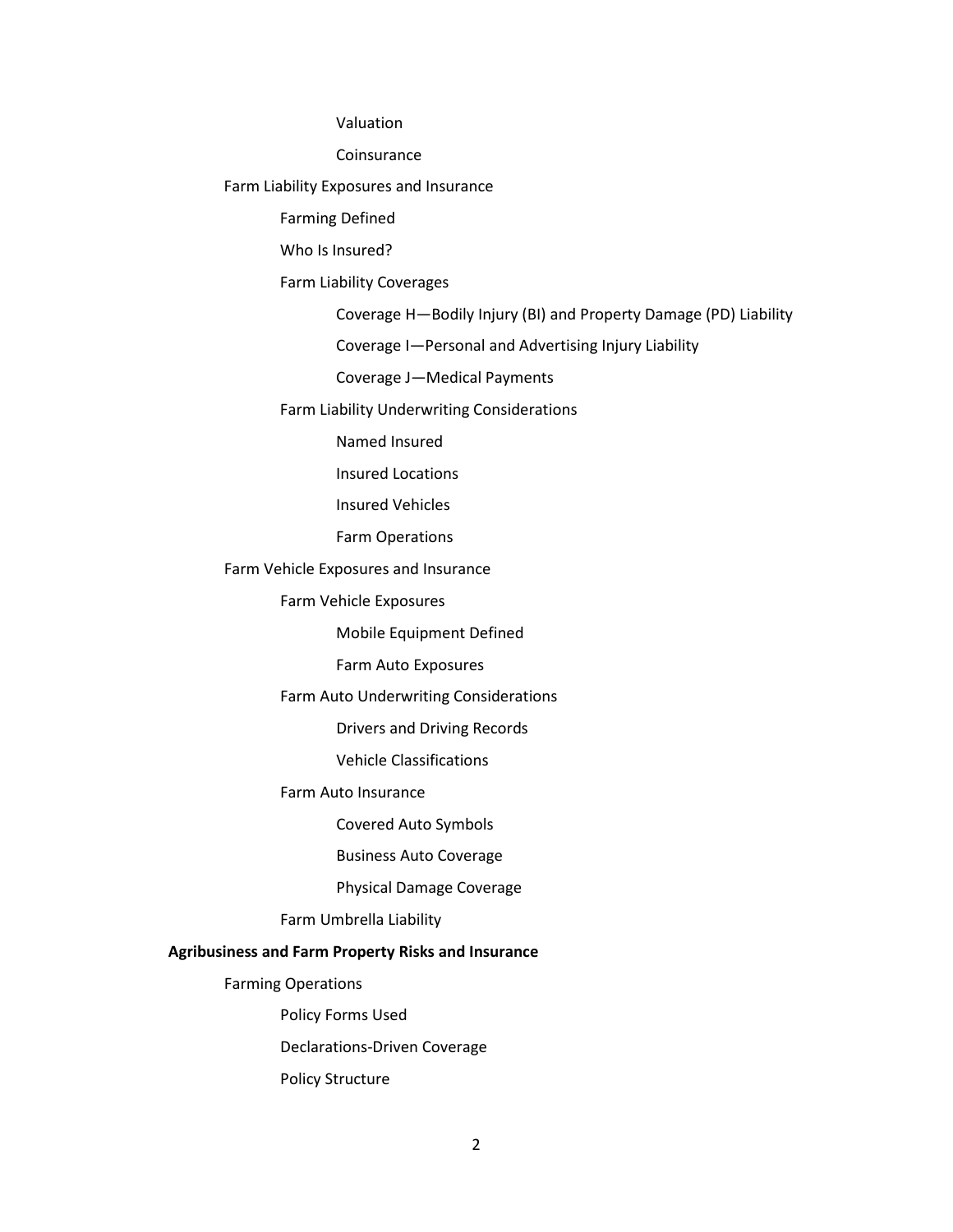Common Policy Declarations

Common Policy Conditions

Naming the Insured(s)

Ensuring Coverage for a Claim

ISO Farm Property Forms

Key Rules

Farm Property Coverages

Farm Property—Farm Dwellings, Appurtenant Structures, and Household Personal Property Coverage Form—FP 00 12

Section I—Coverages

Dwellings—Coverage A

Other Private Structures Appurtenant to Dwellings—Coverage B

Household Personal Property—Coverage C

Loss of Use—Coverage D

Insuring Tenants

Section II—Coverage Extensions

Trees, Shrubs, Plants, and Lawns

Household Personal Property of "Insureds" Away from the "Insured Location"

Refrigerated Products—Not Farm Personal Property

Section III—Additional Coverages

Removal of Fallen Trees

Credit Cards and Electronic Fund Transfer Cards or Other Access Devices, Forgery, Counterfeit Currency

Water Damage

Grave Markers

Other Additional Coverages

Section IV—Other Provisions

Farm Property—Farm Personal Property Coverage Form—FP 00 13

Coverage E—Scheduled Farm Personal Property

Special Limits of Insurance under Coverage E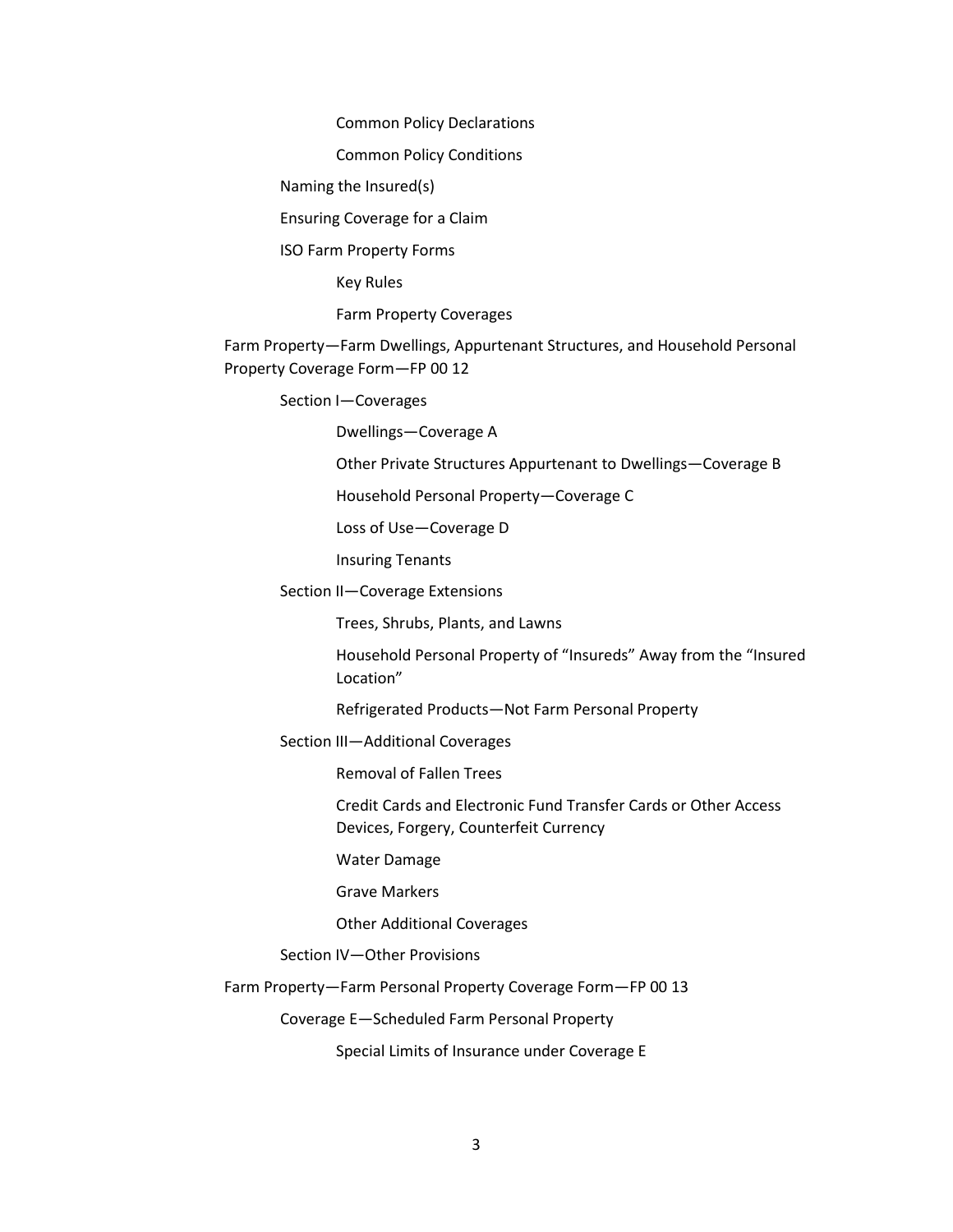Property Not Covered

Loss Conditions

Coverage F—Unscheduled Farm Personal Property

Property Not Covered

Special Limits of Insurance under Coverage F

Conditions

Coverage Extensions

Additional Coverages

Farm Property—Barns, Outbuildings, and Other Farm Structures Coverage— Form FP 00 14

Coverage G—Barns, Outbuildings, and Other Farm Structures

Loss Conditions

Fences, Corrals, Pens, Chutes, Feed Racks

Portable Buildings and Portable Structures

Valuation—Property Other Than Improvements and Betterments

Valuation—Improvements and Betterments

Valuation—Glass Replacement

Coverage Extensions—Section II

Private Power and Light Poles

New Construction

Additional Coverages—Section III

Farm Property—Other Farm Provisions Form—Additional Coverages, Conditions, Definitions—FP 00 90

Additional Coverages

Debris Removal

Collapse

Pollutant Cleanup and Removal

Glass or Safety Glazing Material

Loss Conditions

General Conditions

Definitions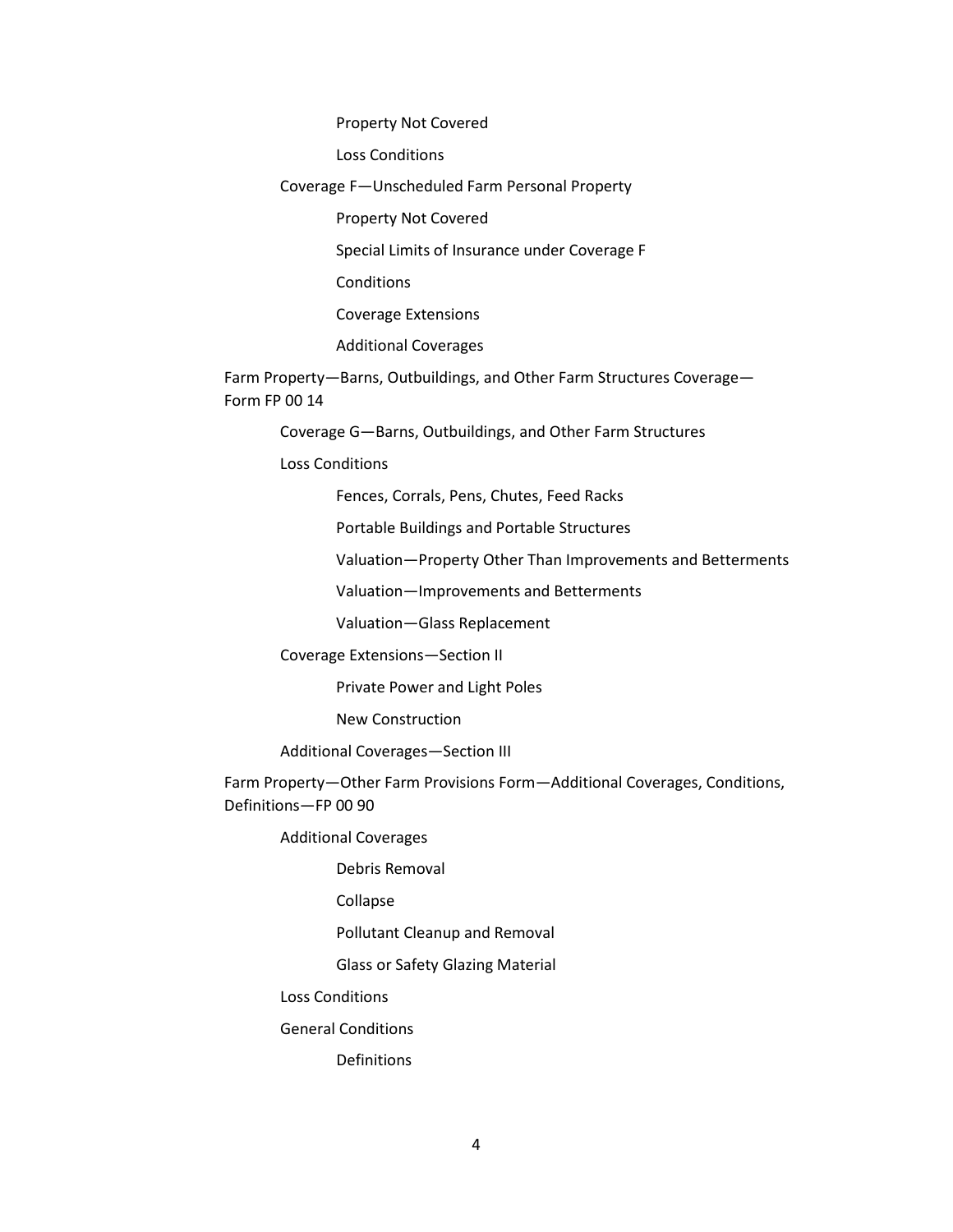Causes of Loss Form—Farm Property—FP 10 60 Named Perils versus Special Perils Approaches Basic Causes of Loss Fire or Lightning Windstorm or Hail Explosion Riot or Civil Commotion Aircraft Vehicles Smoke Vandalism Theft Sinkhole Collapse Volcanic Action Collision Earthquake Loss to "Livestock" Broad Causes of Loss Covered Causes of Loss—Special Maintenance Exclusions Concurrent Causation Exclusions Pollution Exclusion General Exclusions Ordinance or Law Earth Movement Governmental Action Intentional Loss Nuclear Hazard Utility Services Neglect War and Military Action Water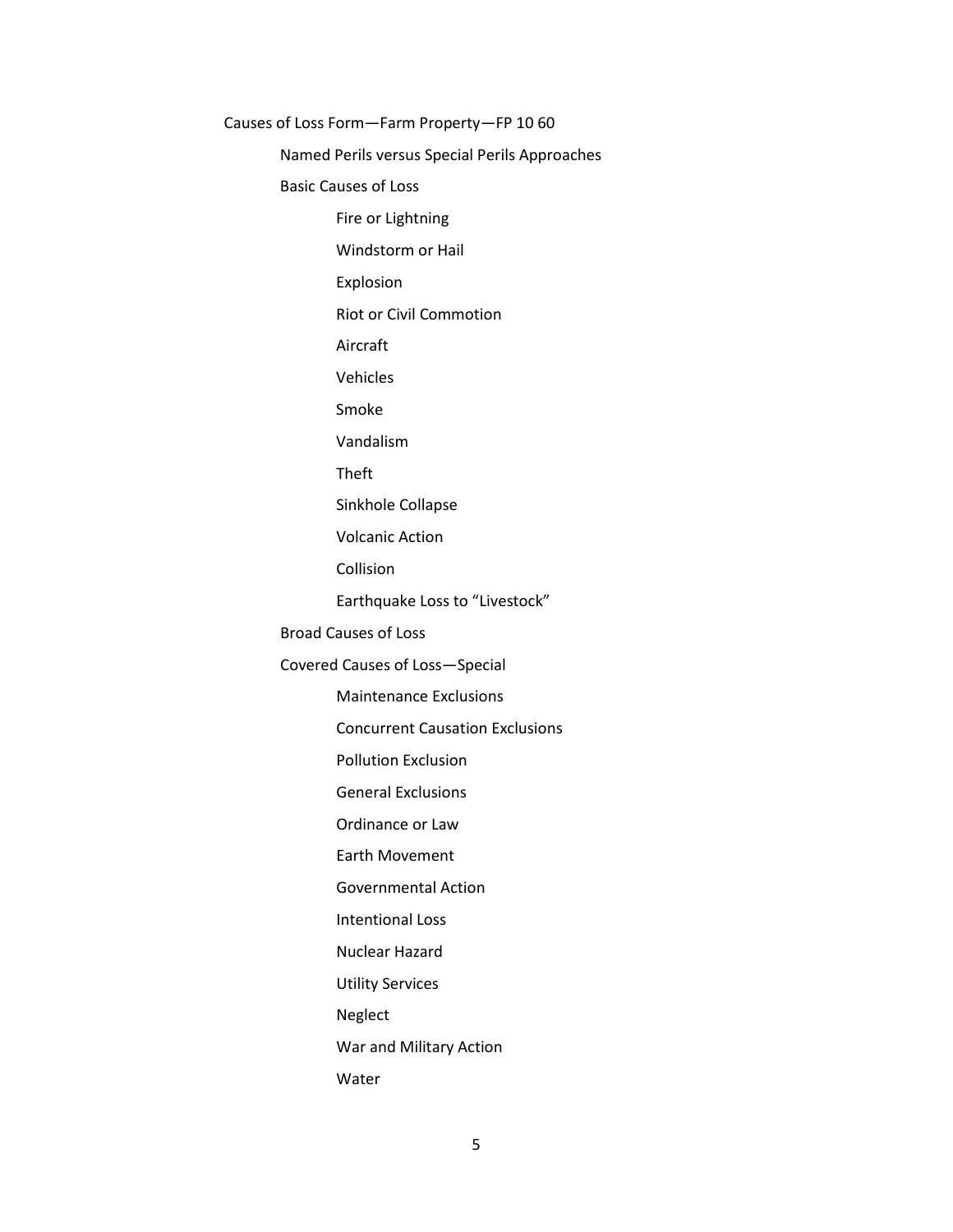Farm Inland Marine Forms

Mobile Agricultural Machinery and Equipment Coverage Form (FP 00 30)

Coverage

Additional Coverages

Coverage Extensions

Limits of Insurance

Farm Inland Marine Conditions

## Farm Livestock Coverage (FP 00 40)

Coverage

Additional Coverages/Coverage Extension

**Exclusions** 

Limits of Insurance

Deductible

Farm Inland Marine Conditions

Expanded Causes of Loss Coverage

## Farm Property Endorsements

Windstorm or Hail Percentage Deductible (FP 03 05)

Sump Overflow and Water Backup from Sewers or Drains (Coverages A, B, C, and D Only) (FP 04 02)

Dwelling and Farm Building Replacement Cost Protection (Including Ordinance or Law Coverage) (FP 04 04)

Increased Limits on Household Personal Property (FP 04 07)

Farm Computer Coverage (FP 04 08)

Insuring Agreements

Property Not Covered

Coverage Extensions

Covered Perils

Exclusions and Limitations

Valuation

Definitions

Increased Special Limits on Business Property (FP 04 09)

Foreign Objects in Machinery (FP 04 20)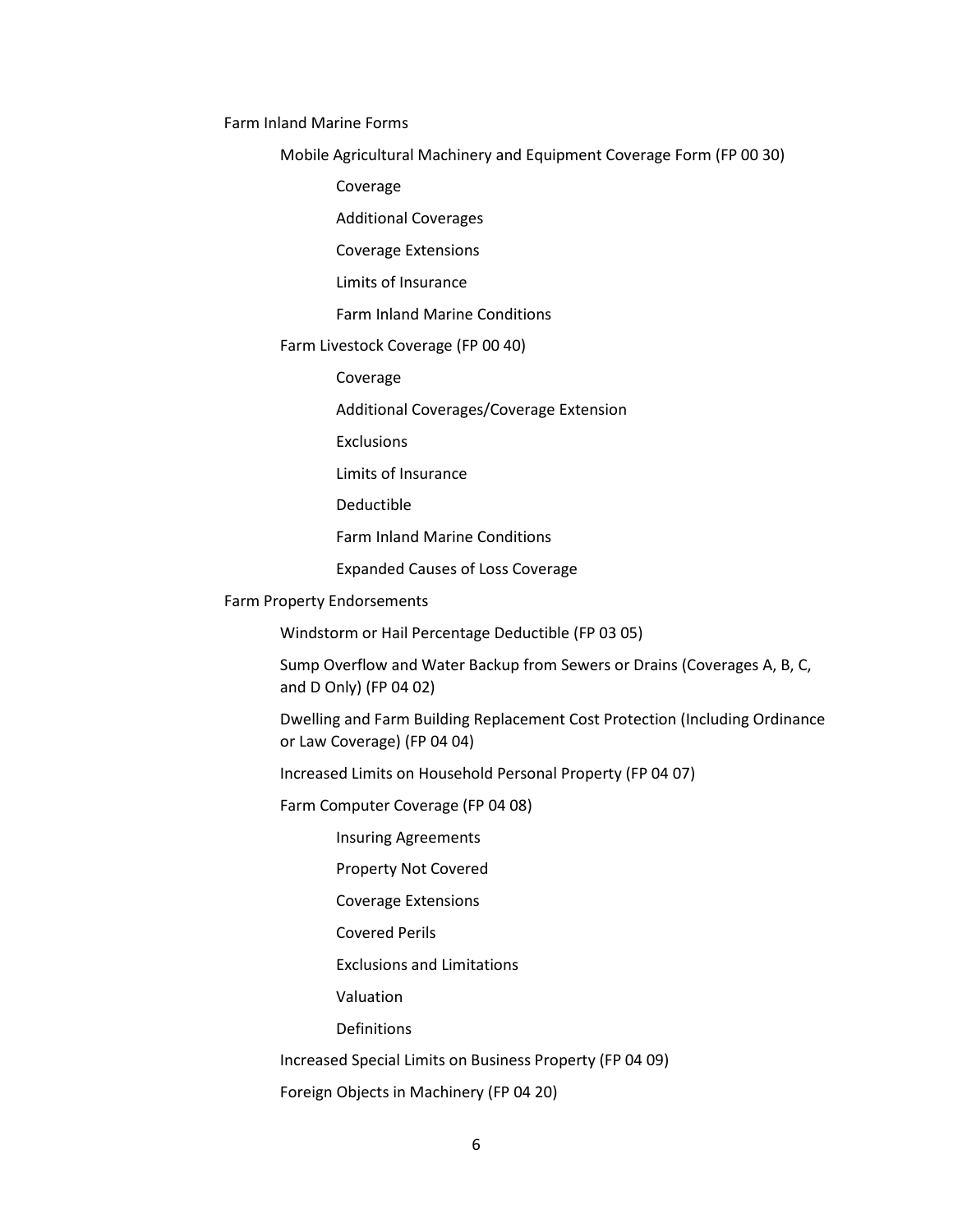Debris Removal Increased Limit of Insurance (FP 04 21)

Pollutant Cleanup and Removal Additional Aggregate Limit of Insurance (FP 04 22)

Farm Equipment Borrowed or Rented without a Written Contract (FP 04 23)

Spoilage Coverage—Perishable Farm Personal Property (FP 04 24)

Coverage G—Barns, Outbuildings and Other Farm Structures—Blanket Insurance (FP 04 28)

Inflation Guard (FP 04 31)

Special Loss Settlement on Dwellings (FP 04 35)

Replacement Cost—Household Personal Property (FP 04 36)

Collision Resulting in Death of Livestock (FP 04 56)

Scheduled Personal Property (FP 04 61)

Coverage Extensions

Covered Perils

Loss Conditions

Coverage Territory

Unoccupancy and Vacancy Permit (FP 04 75)

Waiver of Unoccupancy and Vacancy Loss Condition

Waiver of Vacancy Restriction

Functional Building Valuation (FP 04 78)

Functional Farm Personal Property, Machinery and Equipment Valuation (FP 04 79)

Rental to Others—Theft Coverage (FP 04 80)

Debris Removal Expense (FP 05 03)

Fire Extinguisher or Fire Extinguishing Systems Expense Coverage (FP 05 04)

Agritainment—Property (FP 05 05)

Coverage Extensions and Additional Coverages

Scheduled Farm Personal Property Away from the Insured Location (FP 05 20)

Unit-Owners Coverage (FP 05 23)

Assisted Living Care Coverage (FP 05 24)

Increased Limits for Structures Appurtenant to Dwellings (FP 05 25)

Expenses Consequential to Enforcement of Ordinances or Laws Affecting Building, Zoning or Land Use (Coverages A and B Only) (FP 05 26)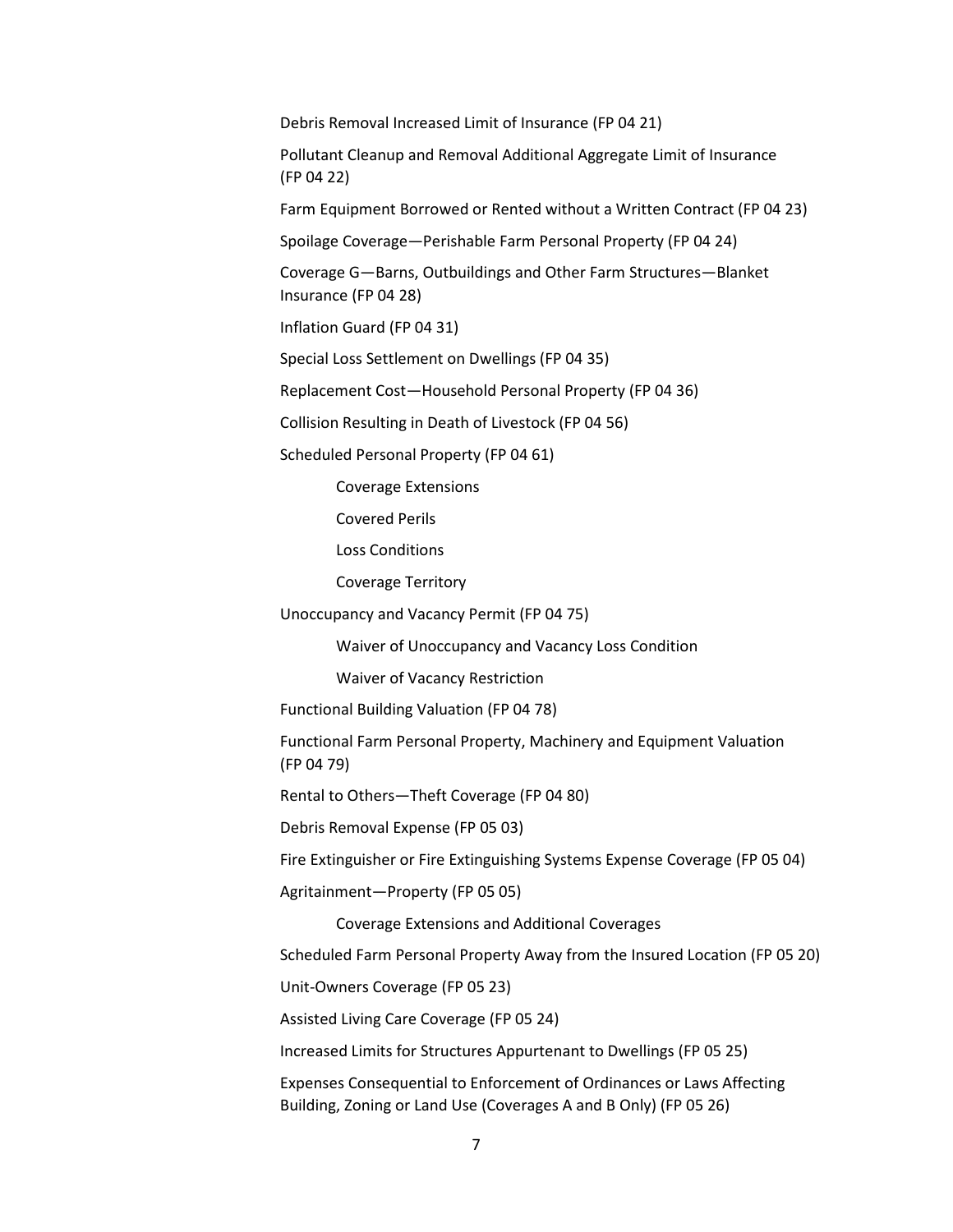Motorized Golf Carts (FP 05 27)

Limited Coverage for Fungi, Wet Rot, Dry Rot and Bacteria—Property (FP 05 30)

Limited Coverage for Fungi, Wet Rot, Dry Rot and Bacteria—Farm Dwellings, Appurtenant Structures and Household Personal Property (FP 05 31)

Limited Coverage for Theft of Building Materials and Supplies While a Building or Structure Is under Construction (FP 05 35)

Identity Fraud Expense Coverage (FP 05 59)

Equipment Breakdown Protection Coverage (FP 05 60)

Theft Exclusion (FP 10 14)

Windstorm or Hail Exclusion (FP 10 15)

Vandalism Exclusion (FP 10 16)

Exclusion of Loss Due to By-Products of Production or Processing Operations (Rental Properties) (FP 10 34)

Earthquake Inception Extension (FP 10 39)

Cause of Loss—Earthquake Form (FP 10 40)

Coverage for Damage Sustained Only by Tires in Collisions or Overturns of Mobile Agricultural Machinery and Equipment (FP 10 57)

Protective Safeguards (FP 12 02)

Limitations on Windstorm or Hail Coverage for Roof Surfacing (FP 12 09)

Actual Cash Value—Dwellings and Appurtenant Private Structures (FP 12 10)

Loss Payable Provisions (FP 12 11)

Loss Payable

Lenders Loss Payable

Contract of Sale

Glass or Safety Glazing Material—Building or Structure, Storm Door, or Storm Window—Tenant's Policy (FP 12 18)

Peak Season (FP 12 29)

Value Reporting Endorsement (FP 13 01)

Coverage G—Damage to Below-Ground Foundations of Buildings or Structures, and Related Consequential Expenses (FP 14 01)

Below-Ground Foundations

Consequential Expenses

Disruption of Farming Operations (FP 15 01)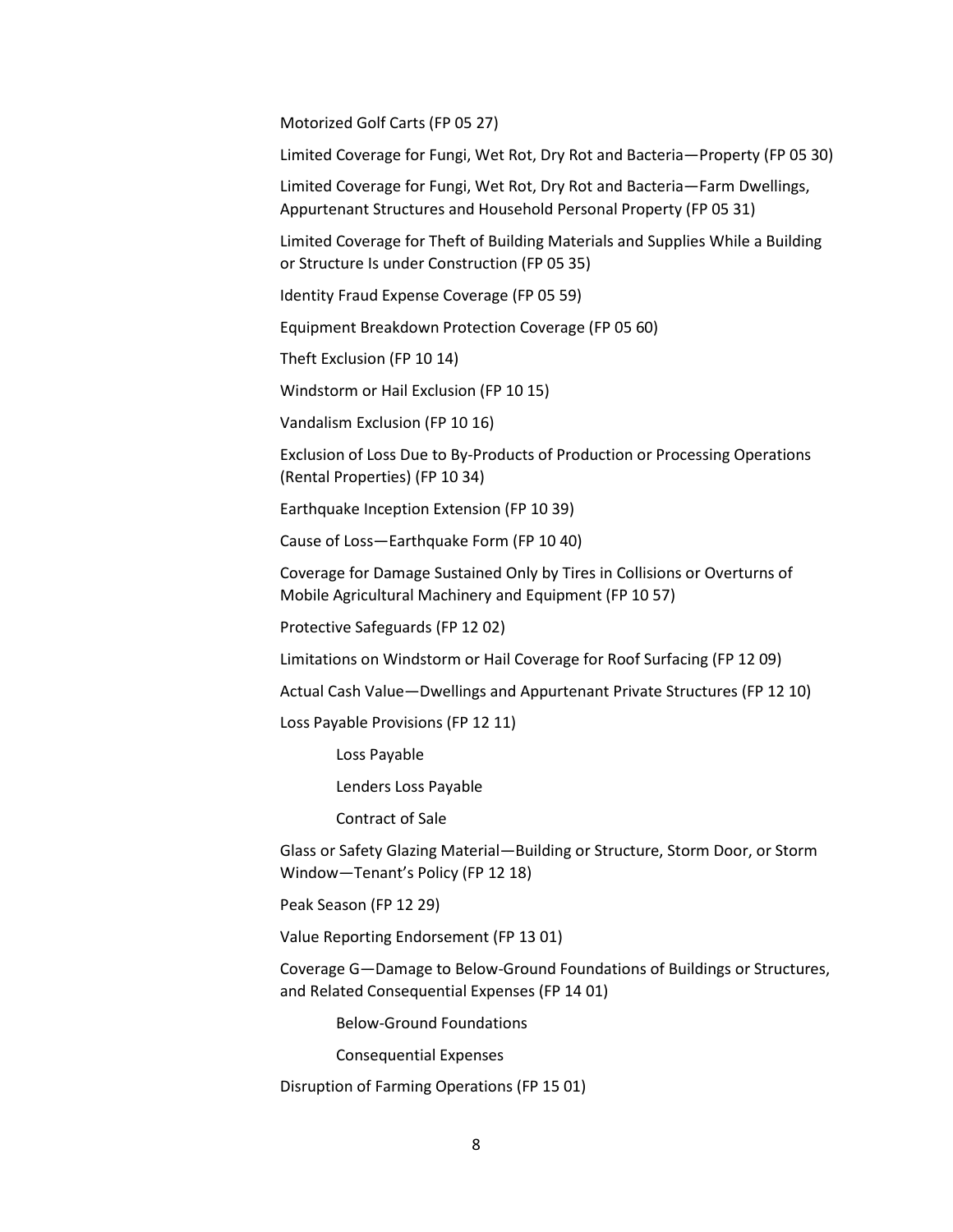AAIS Farmowners Program

AAIS Farmowners Key Rules

Eligibility

Deductibles

Dwelling Coverage—Special Form (FO-3)

Coverage A—Residence

Coverage B—Related Private Structures

Coverage C—Personal Property

Coverage D—Additional Living Costs and Loss of Rent

Definitions

Incidental Property Coverages

Loss Settlement Provisions

Farm Coverage (FO-6)

Coverage E—Farm Barns, Buildings, and Structures

Coverage F—Scheduled Farm Personal Property

Coverage G—Unscheduled Farm Personal Property

Property Not Covered under any of the Farm Property Coverages

Incidental Property Coverages

Covered Perils Applicable to All Coverages

Loss Settlement Provisions

Agribusiness and Farm Property Insurance Checklist

#### **Agribusiness and Farm Liability Risks and Insurance**

Farm Premises and Operations Risks

Farm Products and Completed Operations Risks

Farm Contractual Liability Risks

Farm Independent Contractor Liability

Farm Liability Coverage Forms

ISO Farm Liability Insurance Products

Farm Liability Coverage Form (FL 00 20)

Farm Liability Coverage Exclusions

Expected or Intended Injury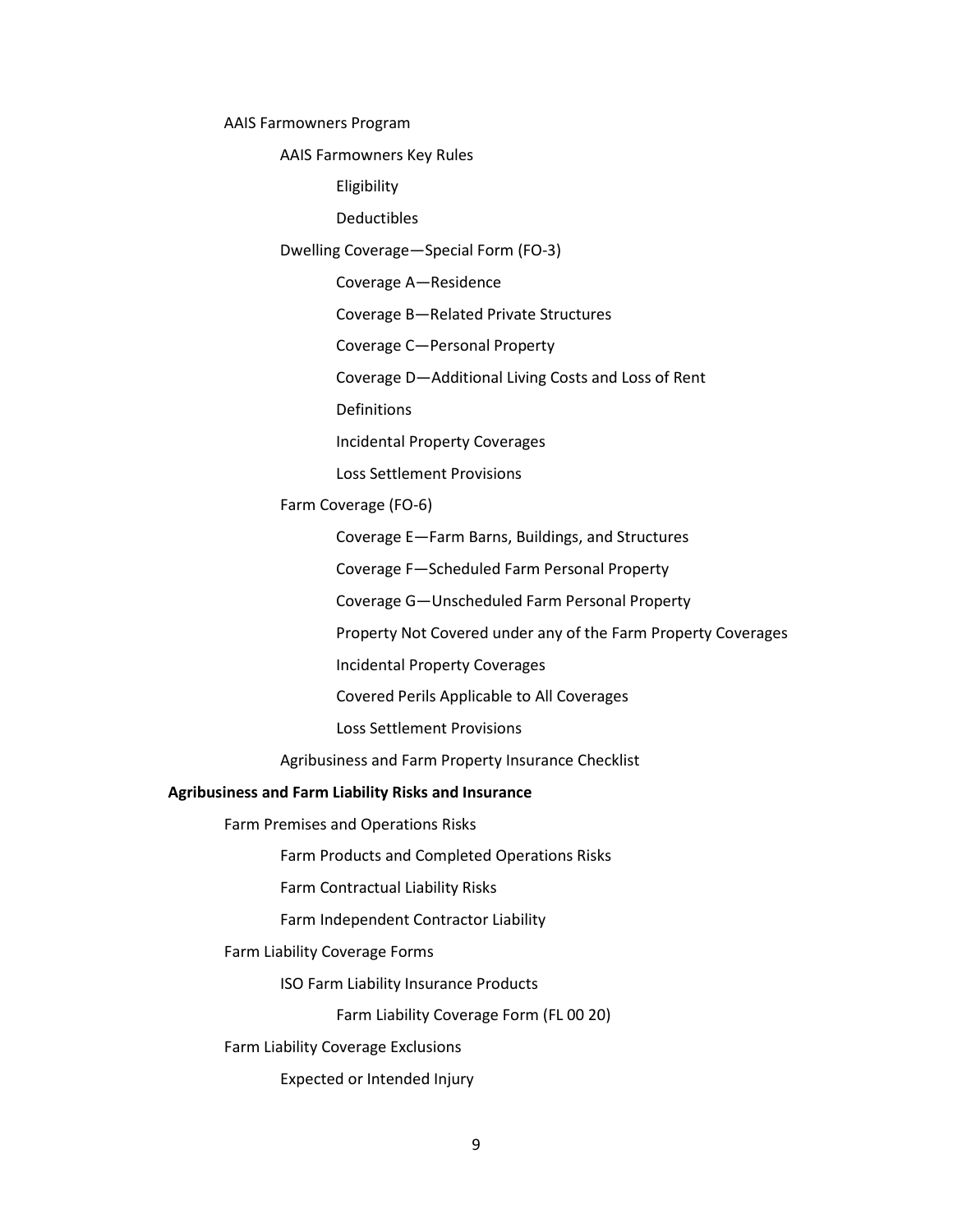Contractual Liability Pollution Release or Discharge from Aircraft Aircraft, Motor Vehicle, Motorized Bicycle, or Tricycle Watercraft Mobile Equipment Use of Livestock or Other Animals Business Pursuits Custom Farming Professional Services Rental of Premises and Ownership or Control of Premises Communicable Disease Workers Compensation Employers Liability Building or Structure under Construction Bodily Injury to an Insured Damage to Property Damage to Your Product Damage to Your Work Damage to Impaired Property or Property Not Physically Injured Recall of Products, Work, or Impaired Property Sexual Molestation, Corporal Punishment, or Physical or Mental Abuse Controlled Substances Personal Injury Distribution of Material in Violation of Statutes War Agritainment Coverage I—Personal and Advertising Injury Liability Personal Injury Coverage Advertising Injury Coverage Exclusions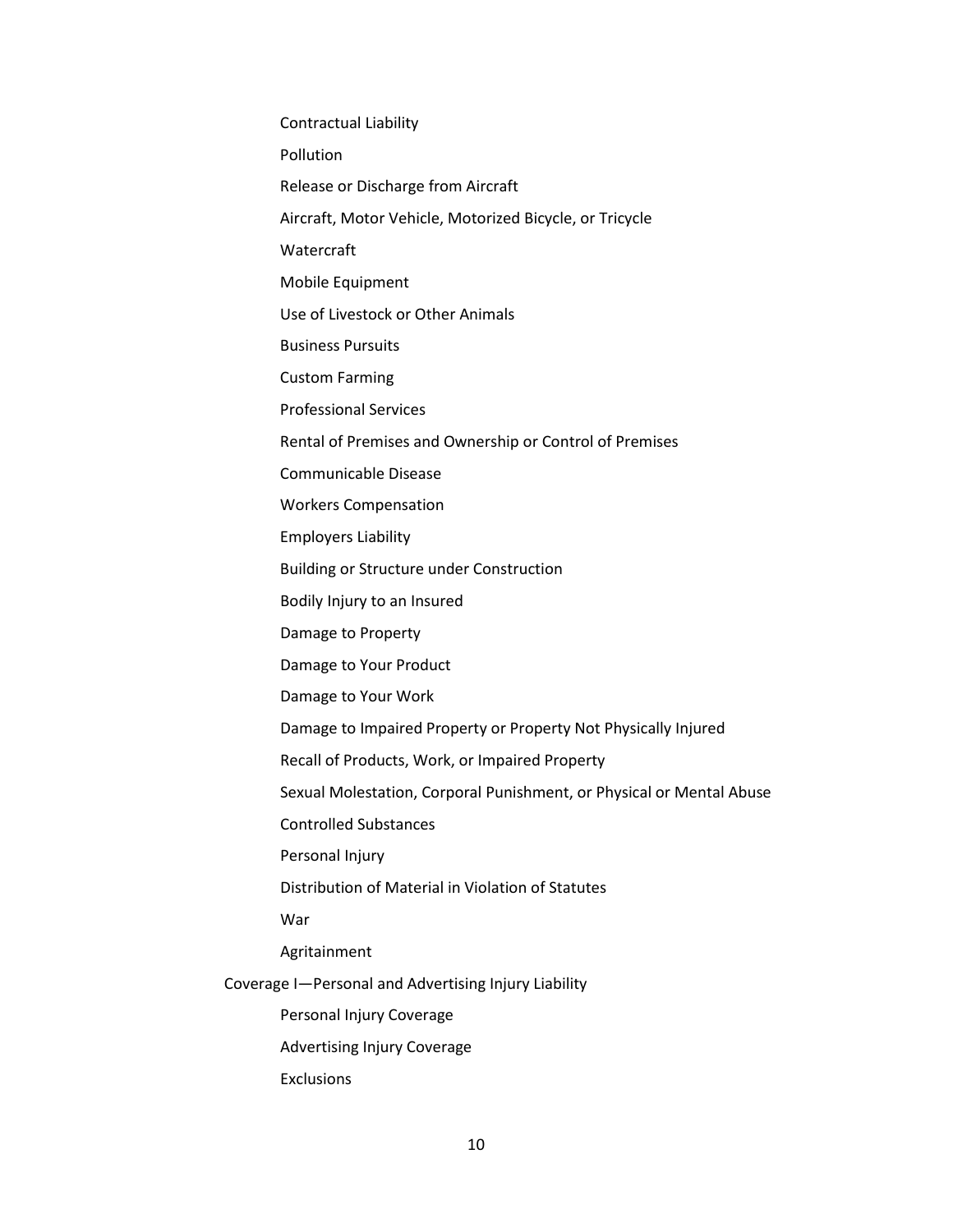Exclusions Applicable to Personal Injury and Advertising Injury Exclusions Applicable to Only Personal Injury Exclusions Applicable to Only Advertising Injury Pollution-Related Loss, Cost, or Expense

#### Coverage J—Medical Payments

Insuring Agreement

Exclusions

Professional Services and Business Pursuits

Location Rented, Owned, or Controlled by Insured

Farm Employees or Others Maintaining the Farm

Workers Compensation or Similar Law

Injury to Resident

Agritainment

Coverage H Exclusions

Farm Additional Coverages, Coverage Extension, and Limits

Additional Coverages

Supplementary Payments—Coverages H and I

Damage to Property of Others

Coverage Extension

Section II—Limits of Insurance

Occurrence Limit

Aggregate Limit

Fire Damage Limit

Personal and Advertising Injury Limit

Medical Payments

Damage to Property of Others

Farm Liability Conditions

Loss Conditions

Bankruptcy

Duties in the Event of Occurrence, Offense, Claim, or Suit

Insurance under Two or More Coverages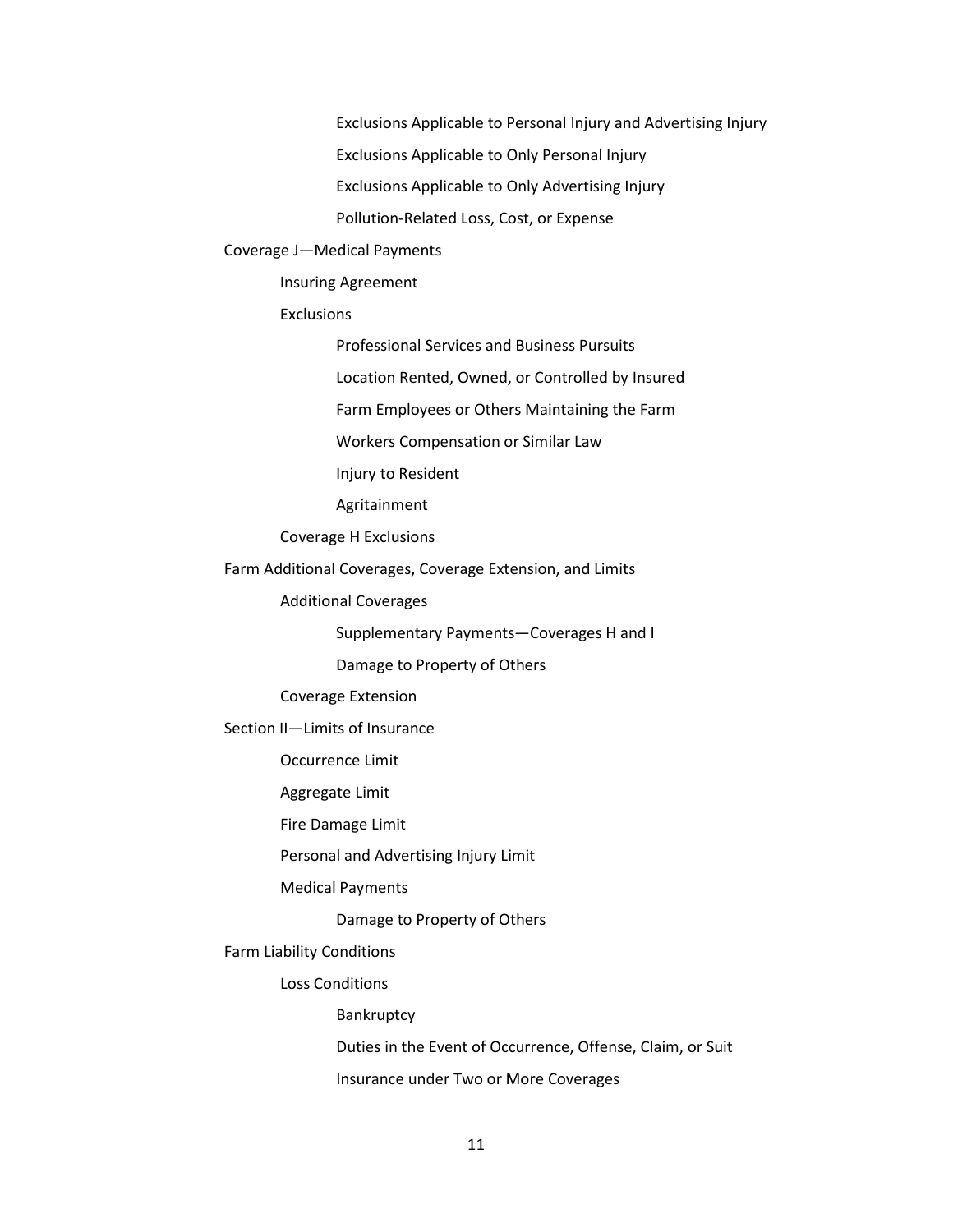Legal Action Against Us

No Admission of Liability with Medical Payments

Other Insurance

Transfer of Rights of Recovery Against Others to Us

## Additional Conditions

Liberalization

Representations

Separation of Insureds

#### Farm Liability Endorsements

Endorsements That Expand Coverage

Coverage for Physical Injury

Owned Snowmobile Coverage

Animals in Contests or Stunting Activities

Animal Rides for Profit or Charity

Custom Farming Liability Coverage

Farm Employers Liability and Farm Employees Medical Payments

Limited Fungi or Bacteria Coverage—Liability

Limited Home Day Care Coverage

Additional Residence—Rented to Others

Business Activities

Insured's Liability While Employed by Others in Nonfarm Jobs

Limited Product Withdrawal Expense Coverage

Agritainment—Liability

Endorsements That Reduce Coverage

Exclusion—Employment-Related Practices

Fungi or Bacteria Exclusion—Liability

Exclusion—Silica or Silica-Related Dust

Exclusion—Migrant and Seasonal Agricultural Worker Protection Act

Amendment of Insured Contract Definition

Exclusion—Injury or Damage from Genetically Modified Beans, Crops, Grains, Seeds, Plants, Shrubs, or Trees

Exclusion—Animal Liability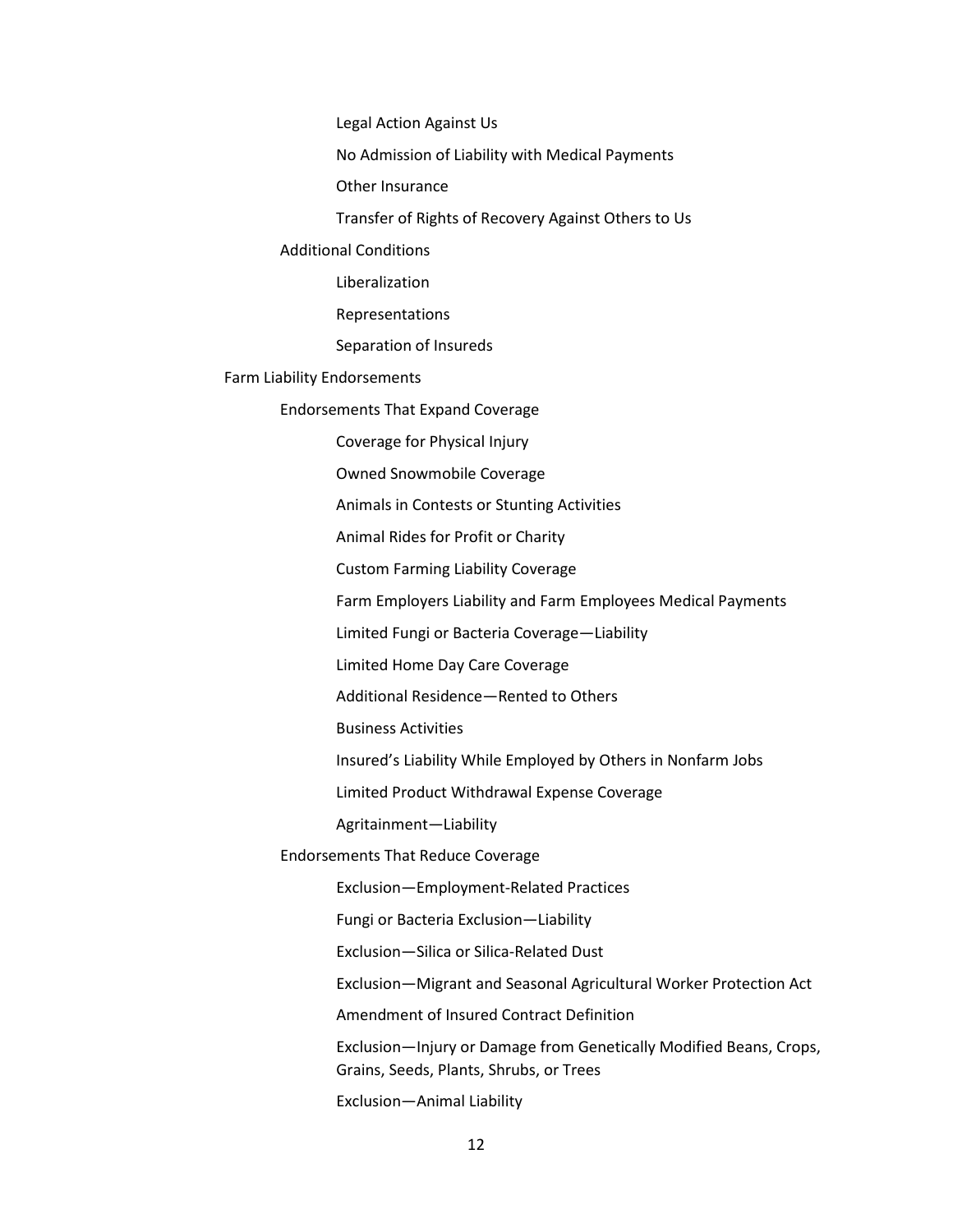Endorsements That Change Who Is Insured

Additional Insured—Farm Liability

Additional Insured—Executors, Administrators, Trustees, or Beneficiaries

Additional Insured and Residence Premises Endorsement

Endorsements That Remove Designated Liability Exposures

Endorsements to the CGL Policy

Basic Farm Premises Liability

Broad Form Farm Premises Liability

Personal Liability

AAIS Farm Liability Insurance Products

Personal Liability Coverage—Farm (GL-2)

Coverage L—Liability

Coverage M—Medical Payments to Others

**Definitions** 

Incidental Coverages

**Exclusions** 

**Conditions** 

Agribusiness and Farm Liability Coverage Checklist

## **Farm Vehicles**

Farm Vehicle Exposures

Types of Legal Entities

Vehicles Exposed to Loss

Auto versus Mobile Equipment

Vehicle Operation and Use

Nature of Insured's Activities

Personal versus Business Auto

Business Auto Policy and Covered Auto Symbols

Major Coverages

Liability

Physical Damage

Medical Payments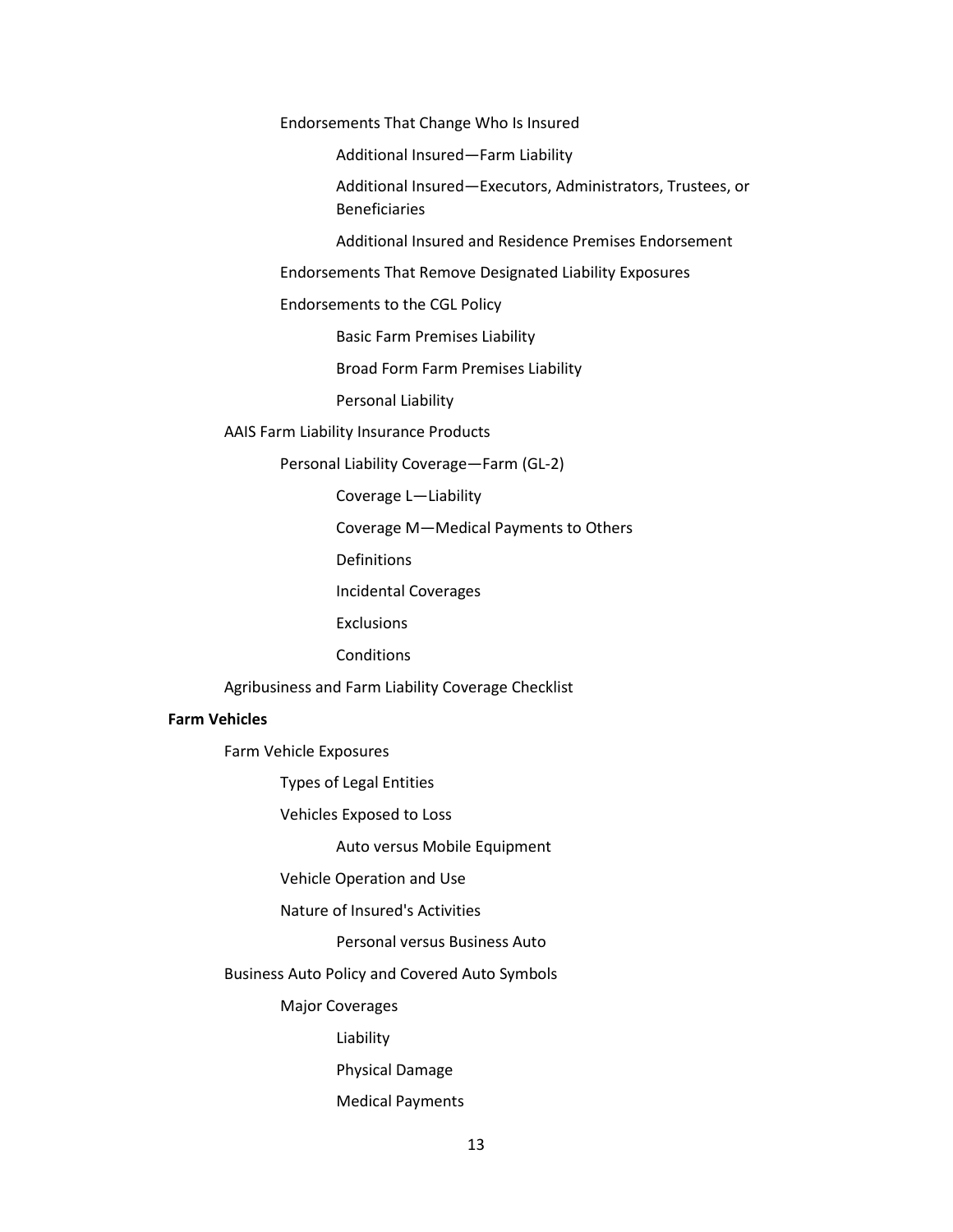No-Fault

UM/UIM

Insured Vehicles and Symbols

Business Auto Liability Insurance

Liability Coverage

Covered Autos

Who Is an Insured

Liability Exclusions

Limits of Liability

Business Auto Policy Conditions

Loss Conditions

General Conditions

Rating Classifications

Size

Business Use

Radius

Business Auto Endorsements

Pollution Liability—Broadened Coverage for Covered Autos

Designated Insured

Employees as Insureds

Fellow Employee Coverage

Employee Hired Autos

Individual Named Insured Endorsement

Drive Other Car Coverage—Broadened Coverage for Named Individuals

Lessor—Additional Insured and Loss Payee

Employee as Lessor

Hired Autos Specified as Covered Autos You Own

Farm Vehicle Coverage under Other Policies

Coverage for Vehicles under the Farm Liability Coverage Form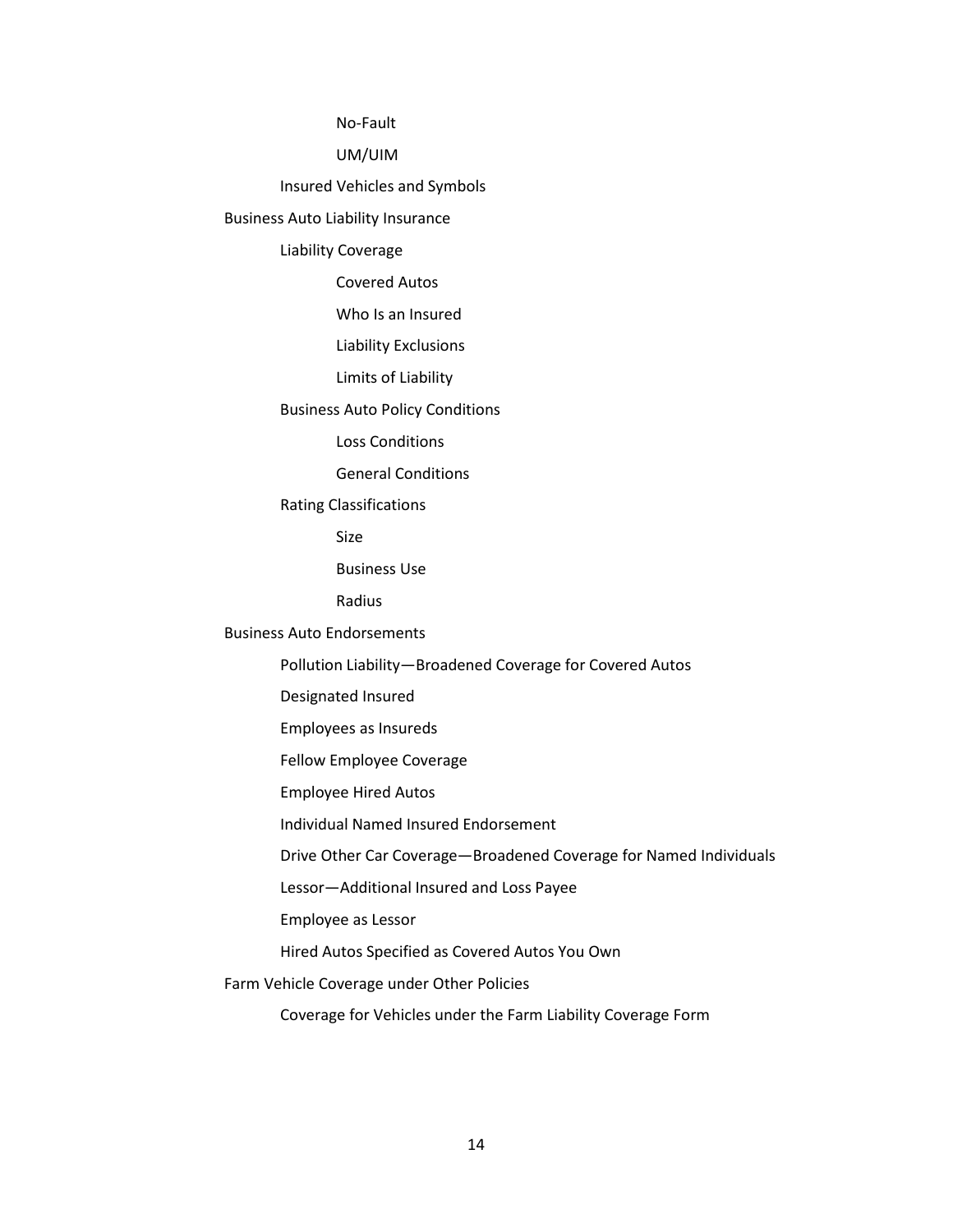Coverage for Vehicles under the PAP

Absence of Employer's Nonownership Liability

Pollution and Contractual Exclusions

**Trailers** 

Physical Damage

Avoiding Gaps When Addressing "Mobile Equipment" and "Auto" Exposures

The Mobile Equipment Conundrum—How Can "Mobile Equipment" Become "Auto"?

Personal Auto Policy

Business Auto Policy

Covered Auto Symbols

#### Pollution

What Is a Covered Auto Likely To Carry?

A Mandatory Amendatory Endorsement

The MCS-90 Endorsement

Symbolism

Motor Vehicle Physical Damage versus Inland Marine

What Happens When Something Happens? Loss of Use

Mobile Business Interruption

Managing Policies into a Program

The Circle of Coverage

Steps To Manage the Array of Policies

The New "Perils" Challenge for the 21st-Century Farmer

Risk Management and Coverage Challenges in the 21st Century

Agribusiness and Farm Auto Coverage Checklist

## **Agribusiness and Farm Workers Compensation Risks and Insurance**

Workers Compensation Laws

History of Workers Compensation Laws

Employers Liability Statutes and Judicial Modifications

Early Workers Compensation Laws

Workers Compensation Law Summary

Workers Compensation Law—Compulsory versus Elective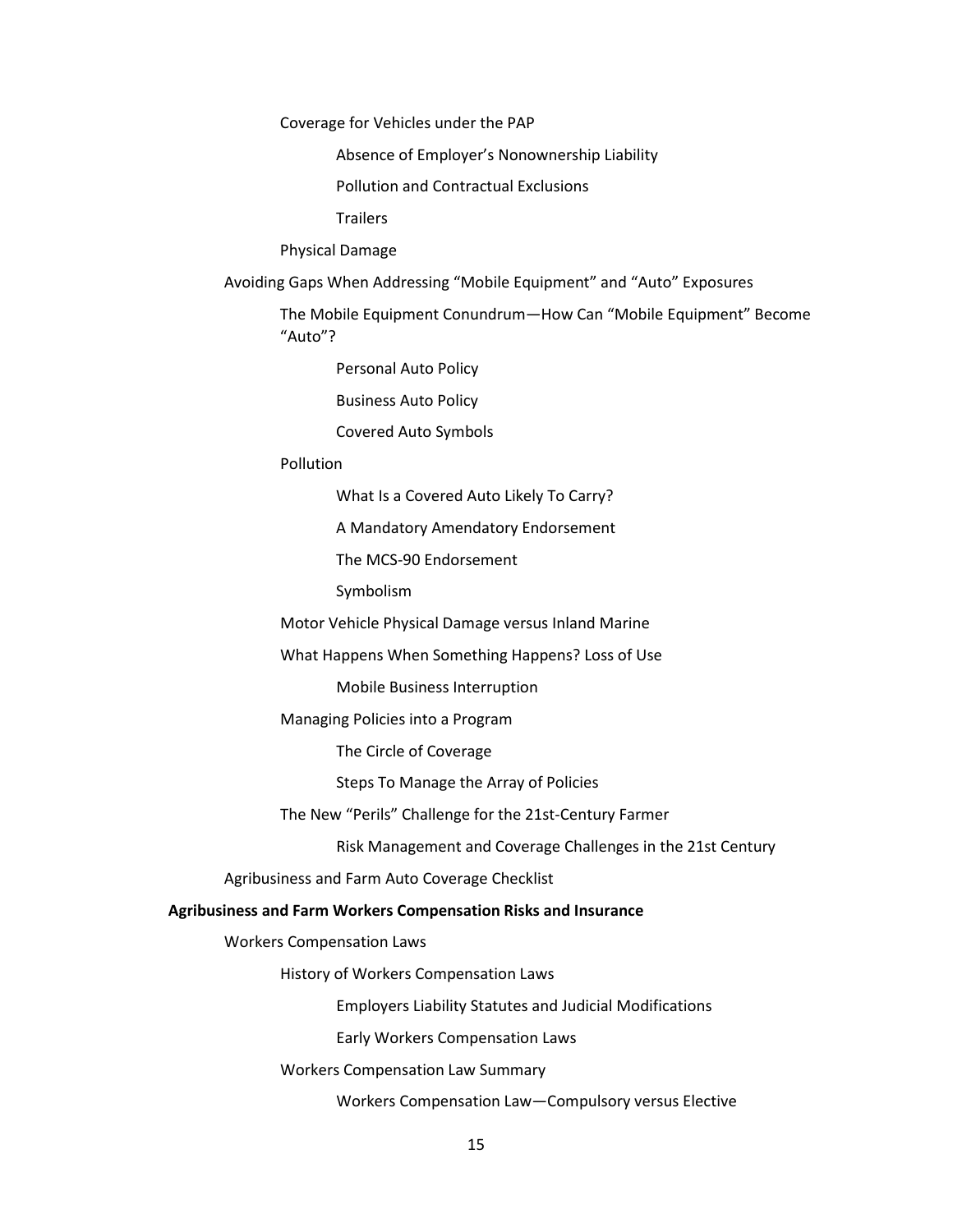Exclusive Remedy—State Workers Comp Laws

Penalties for Failure To Secure Benefits

Covered Employments

Independent Contractors

Employee Leasing

Sole Proprietors, Partners, Executive Officers, and LLCs

Elective Coverage

Suits Against Third Parties

Injuries Not Covered

Occupational Disease

Out-of-State Injuries

Federal Workers Compensation and Employers Liability Laws

Migrant and Seasonal Agricultural Worker Protection Act

U.S. Longshore and Harbor Workers' Compensation Act

Eligibility

Covered Injuries and Diseases

Benefits

Disability

Death

Medical

Insuring LHWCA Exposures

Workers Compensation Benefits

Medical Benefits

Disability Benefits

Rehabilitation Benefits

Death Benefits

Workers Compensation and Employers Liability Policy

Workers Compensation Policy Definitions

Who Is an Insured

Covered Workplaces

Definitions Regarding Applicable Law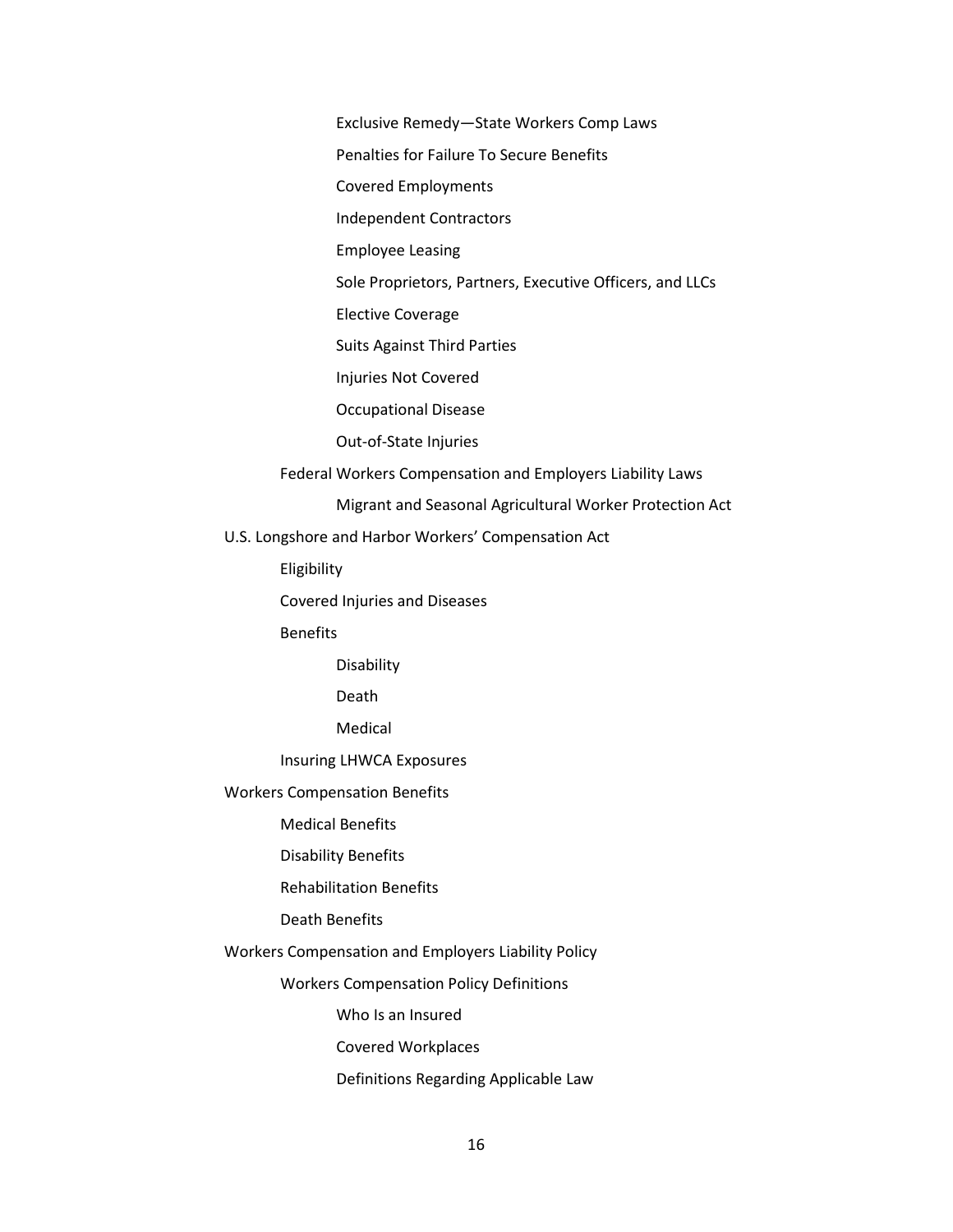Part One—Workers Compensation Insurance

Part Two—Employers Liability Insurance

Coverage Criteria

**Exclusions** 

Limits of Liability

Part Three—Other States Insurance

Part Four—Your Duties If Injury Occurs

Part Five—Premium

Classifications

Remuneration

Final Premium

Records and Audit

Part Six—Conditions

Inspection

Long-Term Policy

Transfer of Your Rights and Duties

Cancellation

Sole Representative

Workers Compensation Policy Endorsements

Stop Gap (Employers Liability) Endorsement (WC 00 03 03)

Voluntary Compensation Endorsement (WC 00 03 11 A)

Sole Proprietors, Partners, Officers, and Others (WC 00 03 10)

Migrant and Seasonal Agricultural Worker Protection Act Endorsement (WC 00 01 11)

U.S. Longshore and Harbor Workers' Compensation Act Coverage Endorsement (WC 00 01 06)

Alternate Employer Endorsement (WC 00 03 01 A)

Employee Leasing Endorsements (Various Endorsements)

Waiver of Subrogation Endorsement (WC 00 03 13)

Broad Form Named Insured Endorsement (Nonstandard Endorsement)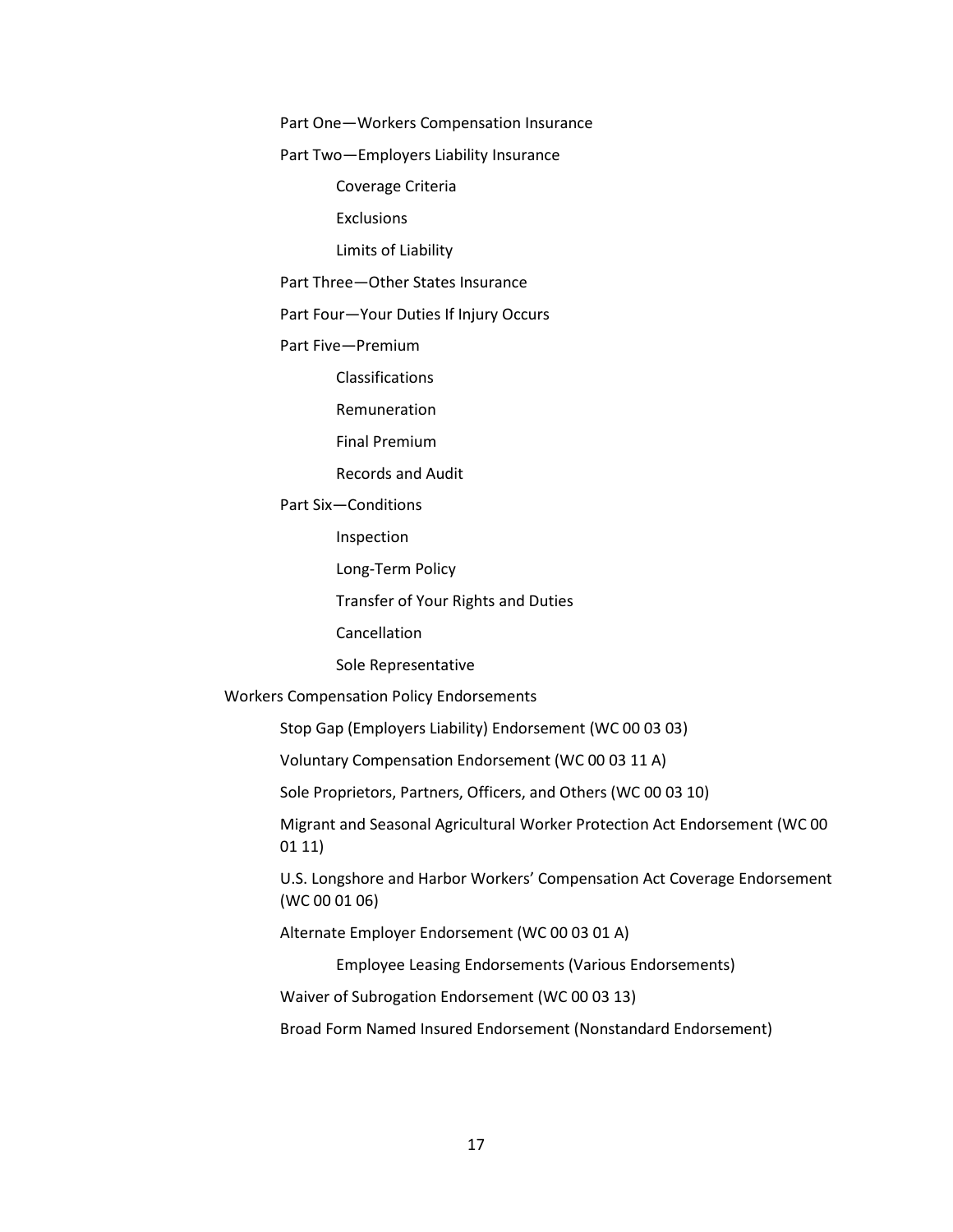Workers Compensation Marketplace

Workers Compensation Insurance Markets

Monopolistic State Funds

The Voluntary Private Market

Competitive State Funds

Residual Market Plans

Alternatives to Insurance

Individual Self-Insurance

Group Self-Insurance

Rating Workers Compensation Risks

Exposure Base

Classification

Calculating Estimated Annual Premium

Experience Modifier

Loss Constant

Expense Constant

Minimum Premium

Premium Discount

Schedule Rating

Numerical Example

Experience Rating

Eligibility

Experience Rating Period

Combinability

Experience Modifier Calculation

Application of Experience Modification

Experience Rating Philosophy

Intrastate/Interstate Experience Rating

Controlling Experience Modifiers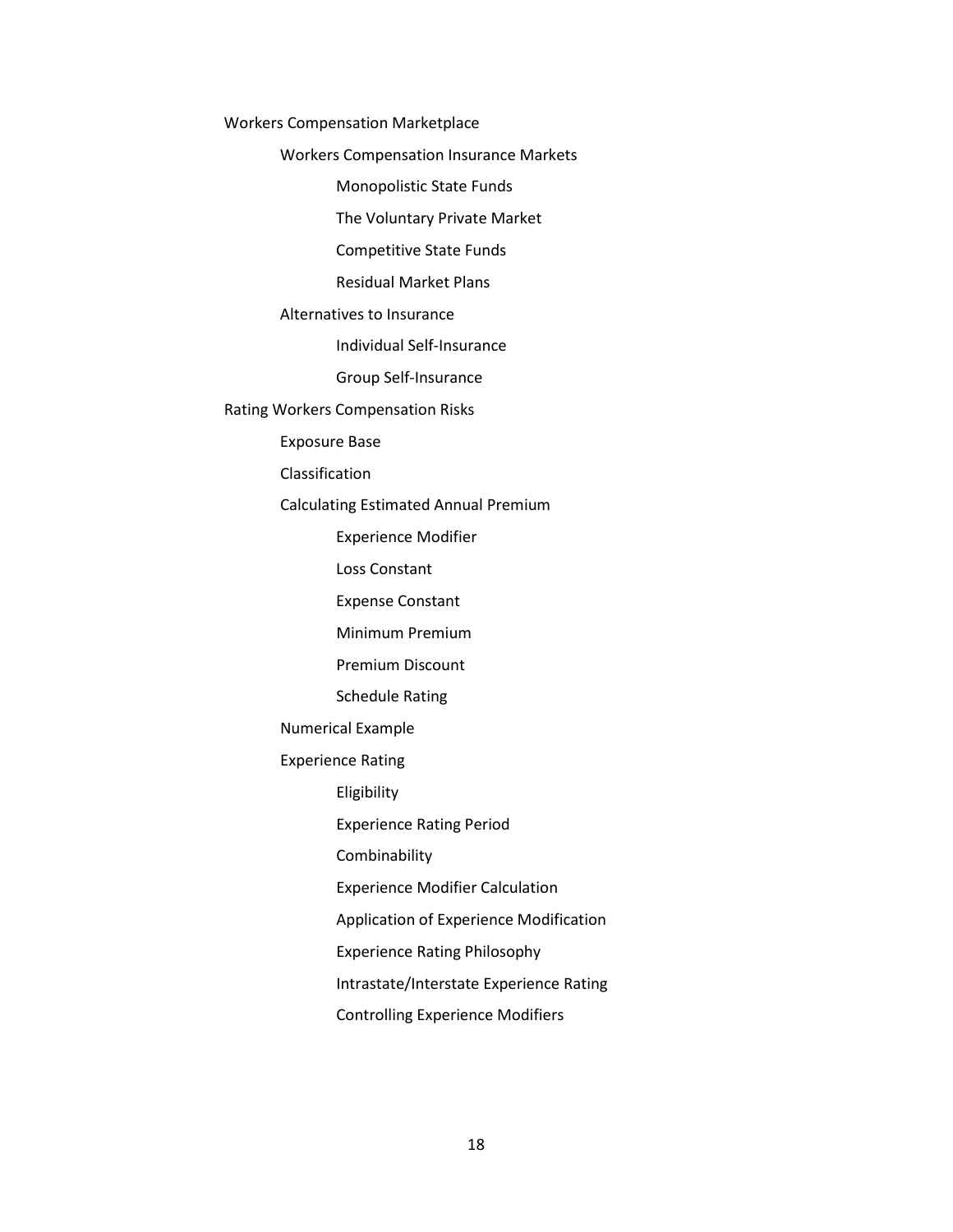#### Workers Compensation Guaranteed Cost Programs

Premium Discounts

Schedule Rating

Experience Rating

Proper Rating

Small Deductibles

Other Risk Financing Programs

Retrospective Rating Plans

Large Deductible Plans

Self-Insurance

Agribusiness and Farm Workers Compensation Checklist

#### **Agribusiness and Farm Umbrella and Excess Liability Risks and Insurance**

Excess versus Umbrella

Terms and Conditions Applicable to Excess and Umbrella Policies

Umbrella Liability Policy Provisions

Farm Umbrella Liability Policy (FB 00 01)

Key Rules

Basic Forms Applicable

Underlying Coverage Requirements

Minimum Retained Limit

#### Key Coverages

Coverage H—Bodily Injury and Property Damage

Coverage I—Personal and Advertising Injury Liability

Limits of Insurance

**Conditions** 

Definitions

Expansive Auto Coverage

Optional Farm Umbrella Endorsements

## Other ISO Farm Liability Options

Basic Farm Premises Liability (FL 04 11) Endorsement Attached to the Commercial General Liability Form (CG 00 01)

General Rules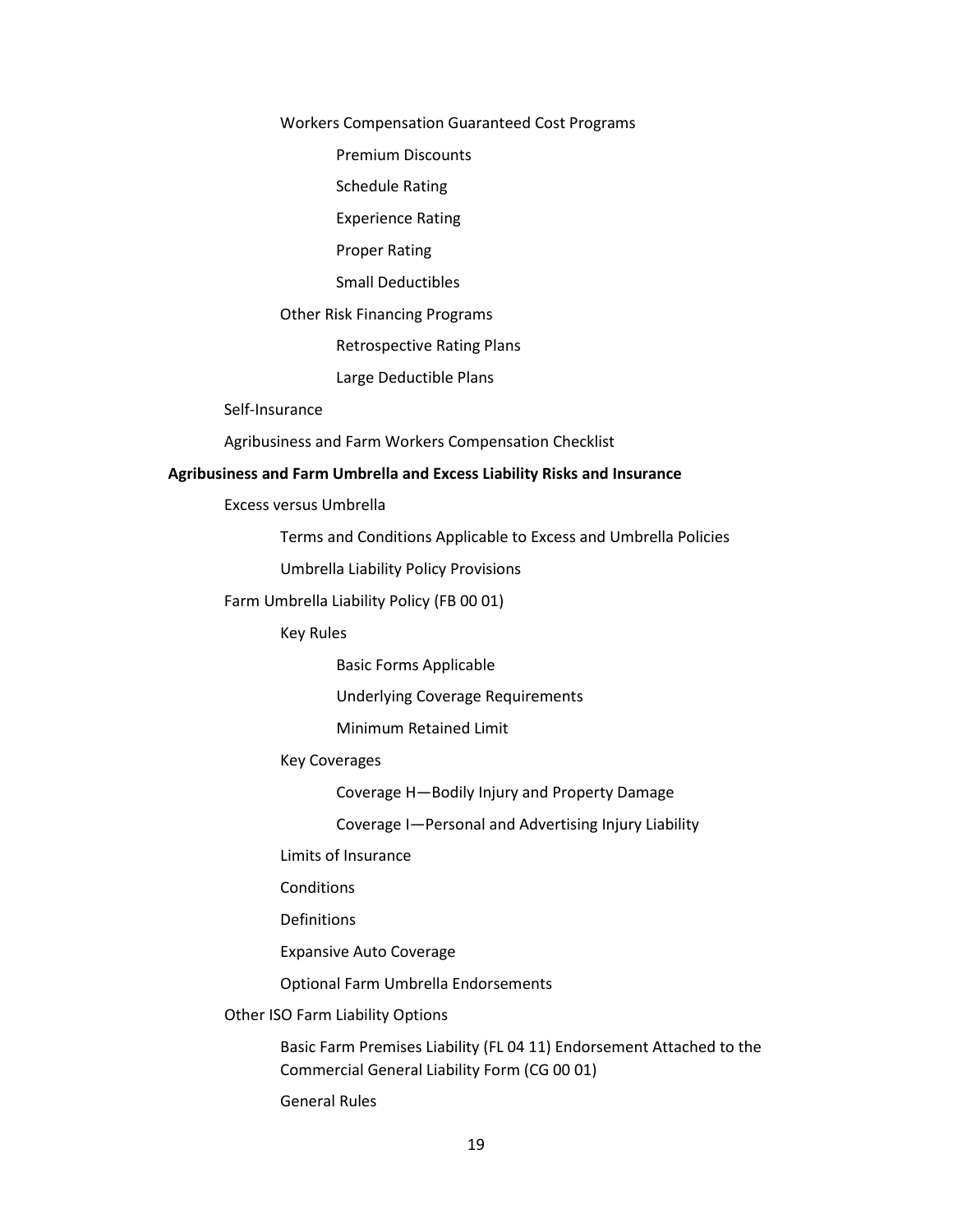Key Coverages

Commercial Liability Umbrella Coverage Form (CU 00 01) and the Farm Premises and Personal Umbrella Liability (FB 04 01) Endorsement

Farm Excess Liability Policy (FE 00 01)

AAIS Additional Farm Insurance Products

Farm Umbrella Program

Agribusiness and Farm Umbrella Liability Coverage Checklist

Agribusiness and Farm Excess Liability Coverage Checklist

## **Crop Insurance**

Two Major Types of Crop Insurance

Need for Government Involvement in Insuring Crop-Related Risks

One Exception: Insurance for Hail Damage

History of US Crop Insurance

Recent Years

Private Crop-Hail Insurance

Federal Crop Insurance

Federal Crop Insurers and Insurance Agents

The Role of the RMA

Actual Production History (APH) Plan

Actual Revenue History (ARH) Plan

Area Risk Protection Insurance (ARPI)

Commodity Exchange Price Provisions (CEPP)

Revenue Protection (RP) Policies

Yield Protection (YP) Policies

Whole-Farm Revenue Protection (WFRP)

Group Risk Plan (GRP) and Group Risk Income Protection (GRIP) Plan

Livestock Risk Protection-Lamb (LRP-Lamb)

Margin Protection (MP) Plan

Livestock Plans

Noninsured Crop Disaster Assistance Program (NAP)